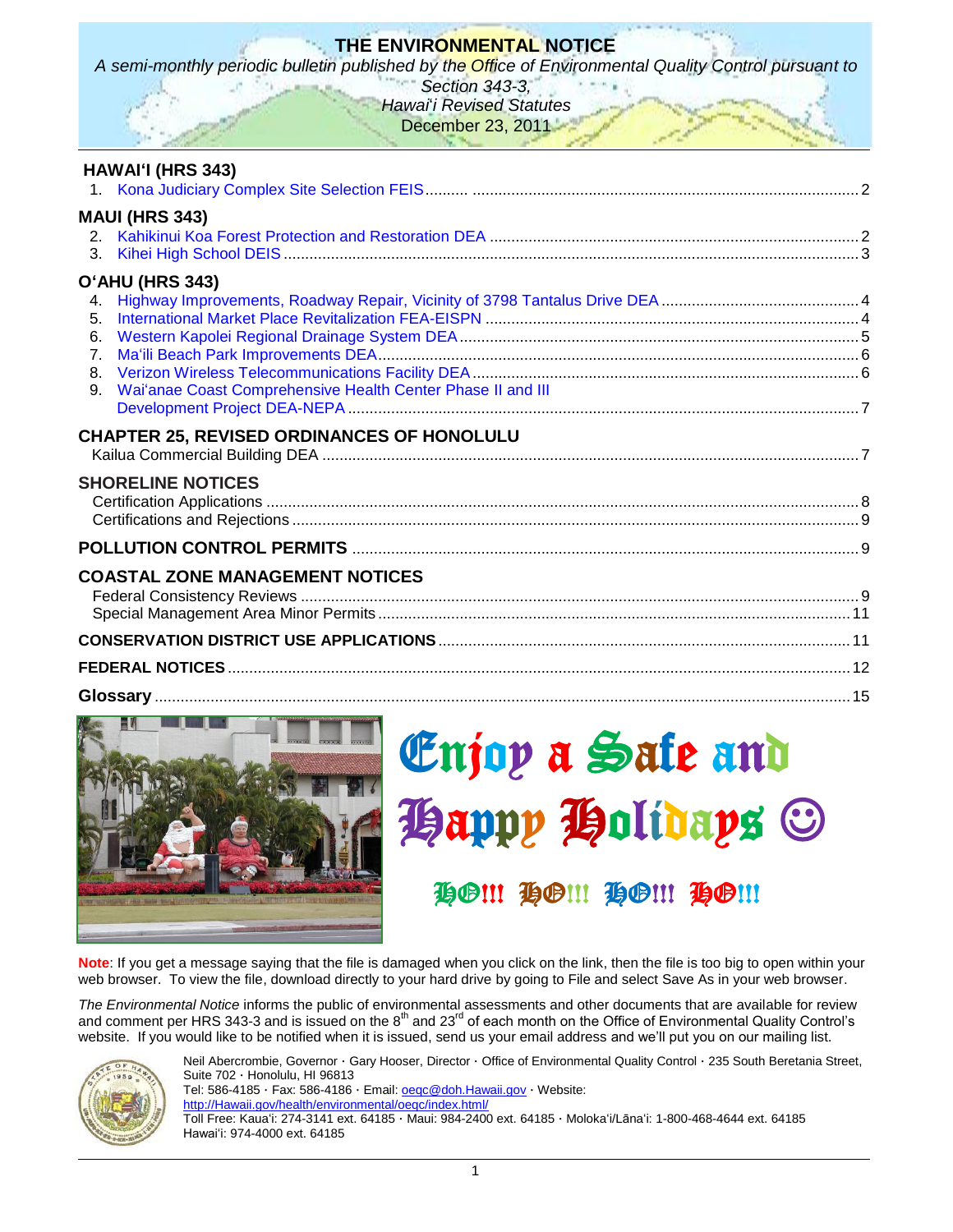## **HAWAIʻI (HRS 343) HAWAIʻI (HRS 343) HAWAIʻI (HRS 343)**

|                    | 1. Kona Judiciary Complex Site Selection Final EIS                                     |                  |
|--------------------|----------------------------------------------------------------------------------------|------------------|
| Island:            | Hawaiʻi                                                                                | Hilo             |
| <b>District:</b>   | North Kona                                                                             |                  |
| TMK:               | Various                                                                                |                  |
| <b>Permits:</b>    | Final EIS Acceptance, State Land Use District Boundary                                 |                  |
|                    | Amendment, Change in Zone, State and/or County                                         | Kona             |
|                    | Roadway Access Permits, Various Site, Grading, Building,                               |                  |
|                    | and Infrastructure Approvals for Construction                                          | <b>Island of</b> |
| <b>Proposing</b>   |                                                                                        | Hawai'i          |
| Agency:            | State of Hawai'i, Department of Accounting and General                                 |                  |
|                    | Services (DAGS), Planning Branch, 1151 Punchbowl Street, Room 430, P.O. Box 119,       |                  |
|                    | Honolulu, Hawai'i 96810. Contact: Ralph Morita, (808) 586-0500                         |                  |
| <b>Accepting</b>   |                                                                                        |                  |
| <b>Authority:</b>  | Governor, State of Hawai'i, c/o Office of Environmental Quality Control                |                  |
| <b>Consultant:</b> | Group 70 International, Inc., 925 Bethel Street, 5th Floor, Honolulu, Hawai'i 96813.   |                  |
|                    | Contact: Jeffrey H. Overton, (808) 523-5866                                            |                  |
| <b>Status:</b>     | This FEIS is being republished because of an inadvertent omission in the document that |                  |
|                    | was published in the December 8, 2011 Environmental Notice; disregard the FEIS that    |                  |
|                    | was published in the last notice. Acceptance or non-acceptance will be determined and  |                  |
|                    | published after review.                                                                |                  |

The Kona Judiciary Complex Site Selection is being jointly undertaken by DAGS and the Hawaiʻi State Judiciary to address a long-standing need for a new Judiciary complex in the West Hawaiʻi service area. The West Hawaiʻi service area is a region with a growing population and inadequate facilities to perform Judiciary functions. The project purpose is to take a broad look at the Kona region, and identify the most viable candidate sites for the future Kona Judiciary Complex.

Potential short-term (construction phase) impacts evaluated in the EIS include; soil disturbance, erosion, drainage, air quality, noise, and traffic due to construction. Short-term beneficial impacts include construction expenditures and employment.

Potential long-term impacts (operations phase) include effects on soil, water quality, drainage, natural hazard areas, vegetation and wildlife, archaeology, cultural resources, traffic, noise, air quality, visual resources, socio-economic considerations, infrastructure and public services. Long-term beneficial impacts will include employment and community development. Materials and economic resources will be irretrievably committed to developing and constructing the new Kona Judiciary Complex.

The significance of potential impacts will vary depending upon the selected site. The EIS presents a complete analysis of the anticipated impacts and recommended mitigation to minimize impacts to within acceptable regulatory standards.

> Kahikinui Koa Forest

## **MAUI (HRS 343)**

#### **2. [Kahikinui Koa Forest Protection and Restoration](http://oeqc.doh.hawaii.gov/Shared%20Documents/EA_and_EIS_Online_Library/Maui/2010s/2011-12-23-DEA-Kahikinui-Koa-Forest.pdf) Draft EA**

| Island:   | Maui                                                                                                                                                                                                |  |
|-----------|-----------------------------------------------------------------------------------------------------------------------------------------------------------------------------------------------------|--|
| District: | Hana                                                                                                                                                                                                |  |
| TMK:      | 2nd 1-8-001:005, 006, 009                                                                                                                                                                           |  |
| Permits:  | None.                                                                                                                                                                                               |  |
|           | <b>Proposing/Determination</b>                                                                                                                                                                      |  |
| Agency:   | State of Hawai'i, Department of Land and Natural Resources, Division of Forestry and<br>Wildlife, 1151 Punchbowl Street Room 325, Honolulu, Hawai'i 96813<br>Contact: David Leonard, (808) 783-2163 |  |
|           | <b>Consultant:</b> Garcia and Associates, 146 Hekili Street, Suite 101, Kailua, Hawai'i 96734                                                                                                       |  |
|           | Contact: Michael Desilets, (808) 262-1387                                                                                                                                                           |  |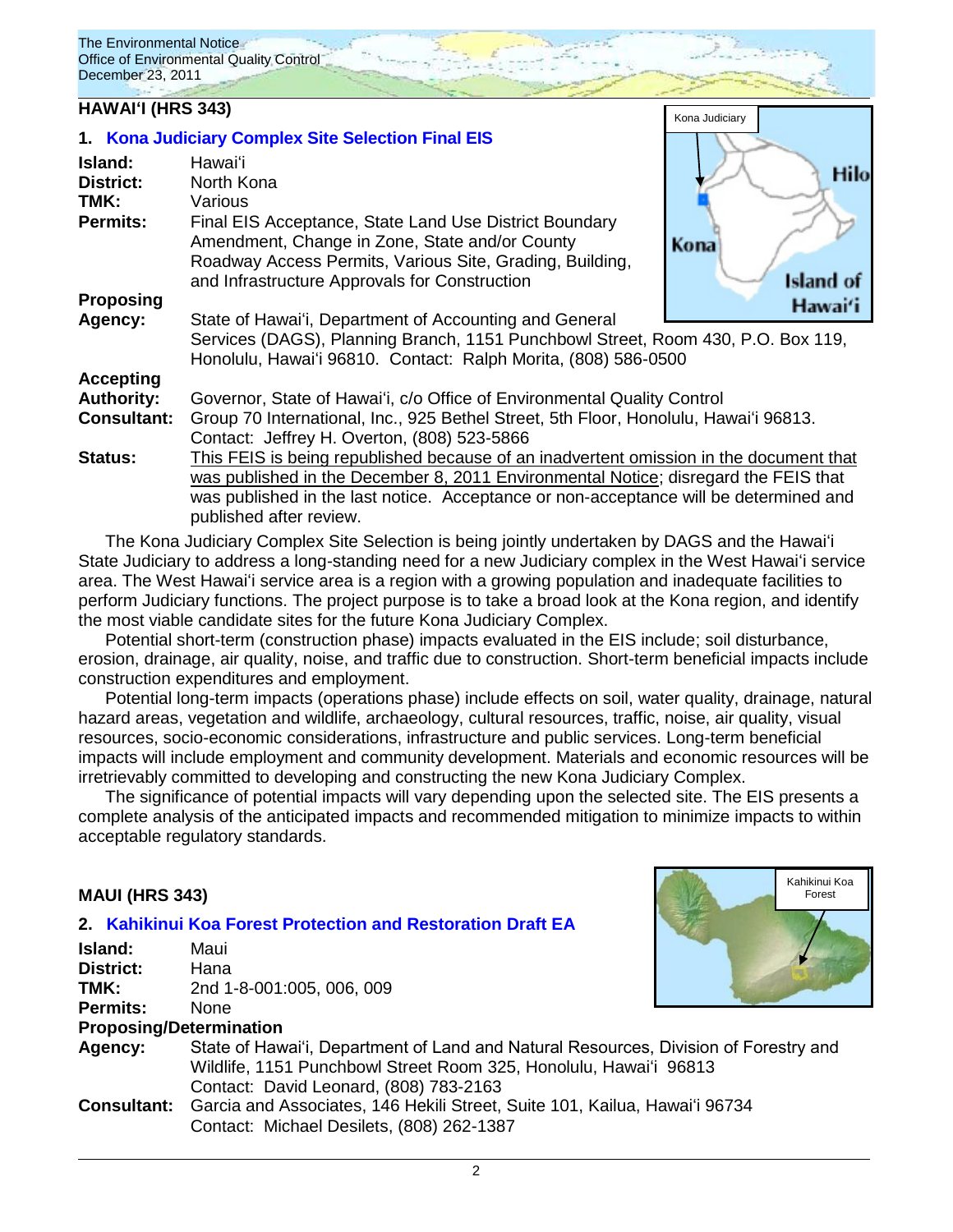**Status:** Anticipated Finding of No Significant Impact. 30-day comment period begins; comments are due on January 21, 2012. Send comments to the Proposing Agency and the Consultant. This Draft EA was submitted as a Draft Supplemental EA, but revised after consultation between OEQC, the Proposing Agency and Consultant

The primary action of the DOFAW Leeward Haleakalā Watershed Restoration Project (LHWRP) is the construction of an ungulate-proof fence that will enclose approximately 2,350 acres of native remnant *koa* (*Acacia koa*) forest and degraded, but high-value, conservation lands. In addition to the ungulate enclosure fence, DOFAW intends to facilitate public access to the area through the construction of a 19.8 kilometer trail system and six proposed backcountry cabins. Trail alignments and cabin locations are provisional, pending field confirmation of the absence of threaten or endangered species and cultural resource sites. No negative primary impacts are anticipated from LHWRP exclusion fencing or cabin and trail construction if mitigation measure in the DEA are followed. The principal sources of secondary impact are the long-term exclusion of ungulates from the project area and active ecological management of the area, including species reintroduction. Secondary impacts are expected to include long-term recovery and restoration of dry mesic koa forest habitat and the subsequent reintroduction of threatened and endangered native species. The secondary environmental impacts of the project are therefore considered to be a net positive. All categories of impact identified in the DEA will either be mitigated or are extremely minor and will therefore not tend to accumulate in relation to this or other projects. Substantial beneficial cumulative impacts are expected for biological resources.

## **3. [Kihei High School Draft EIS](http://oeqc.doh.hawaii.gov/Shared%20Documents/EA_and_EIS_Online_Library/Maui/2010s/2011-12-23-DEIS-Kihei-High-School.pdf)**

| Island:            | Maui                                                                                                                                                                                                                    |  |
|--------------------|-------------------------------------------------------------------------------------------------------------------------------------------------------------------------------------------------------------------------|--|
| <b>District:</b>   | Kihei-Makena District                                                                                                                                                                                                   |  |
| TMK:               | 2-2-2-002:081; 2-2-2-002:083                                                                                                                                                                                            |  |
| <b>Permits:</b>    | Final EIS Acceptance, State Land Use District Boundary<br>Amendment, County Change in Zone, Community Plan<br>Amendment, Subdivision, Various Site, Grading, Building,<br>and Infrastructure Approvals for Construction |  |
| Proposing          |                                                                                                                                                                                                                         |  |
| Agency:            | State of Hawai'i, Department of Education, Facilities<br>Development Branch, P.O. Box 2360, Honolulu, Hawai'i<br>96804. Contact: Robert Purdie, Jr., (808) 586-0448                                                     |  |
| <b>Accepting</b>   |                                                                                                                                                                                                                         |  |
| <b>Authority:</b>  | Governor, State of Hawai'i, c/o Office of Environmental Quality Control                                                                                                                                                 |  |
| <b>Consultant:</b> | Group 70 International, Inc., 925 Bethel Street, 5th Floor, Honolulu, Hawai'i 96813<br>Contact: Christine M. Ruotola, (808) 523-5866                                                                                    |  |
| <b>Status:</b>     | 45-day comment period begins; comments are due on February 5, 2012. Send comments<br>to the Proposing Agency and the Consultant                                                                                         |  |

The State of Hawaiʻi Department of Education proposes to develop a new high school in Kihei on approximately 77 acres of undeveloped land, mauka of Piʻilani Highway between Kulanihakoi and Waipuilani Gulches. Site improvements may include construction of educational buildings, library and media arts center, auditorium, cafeteria, administration facility, athletic buildings, and supporting structures. Outdoor athletic facilities may include outdoor play courts, athletic fields, a football/soccer/track stadium, and pool. Appropriately designed infrastructure will be incorporated into the project to support the campus facilities, operations, and occupants. Access to the proposed high school campus is planned via a new right-in rightout access road off Piʻilani Highway. The high school will be designed and constructed to meet or exceed USGBC's LEED Silver certification or comparable rating system.

The project will result in positive economic impacts through employment opportunities in the construction and education fields. Construction of the high school will involve development of vacant land, minor loss of agricultural land, visual impacts to views from Piʻilani Highway, and short-term air and noise impacts. School operations will increase local traffic to and from the school, increase the demand for potable water and nonpotable water, and require extension of potable water and wastewater infrastructure.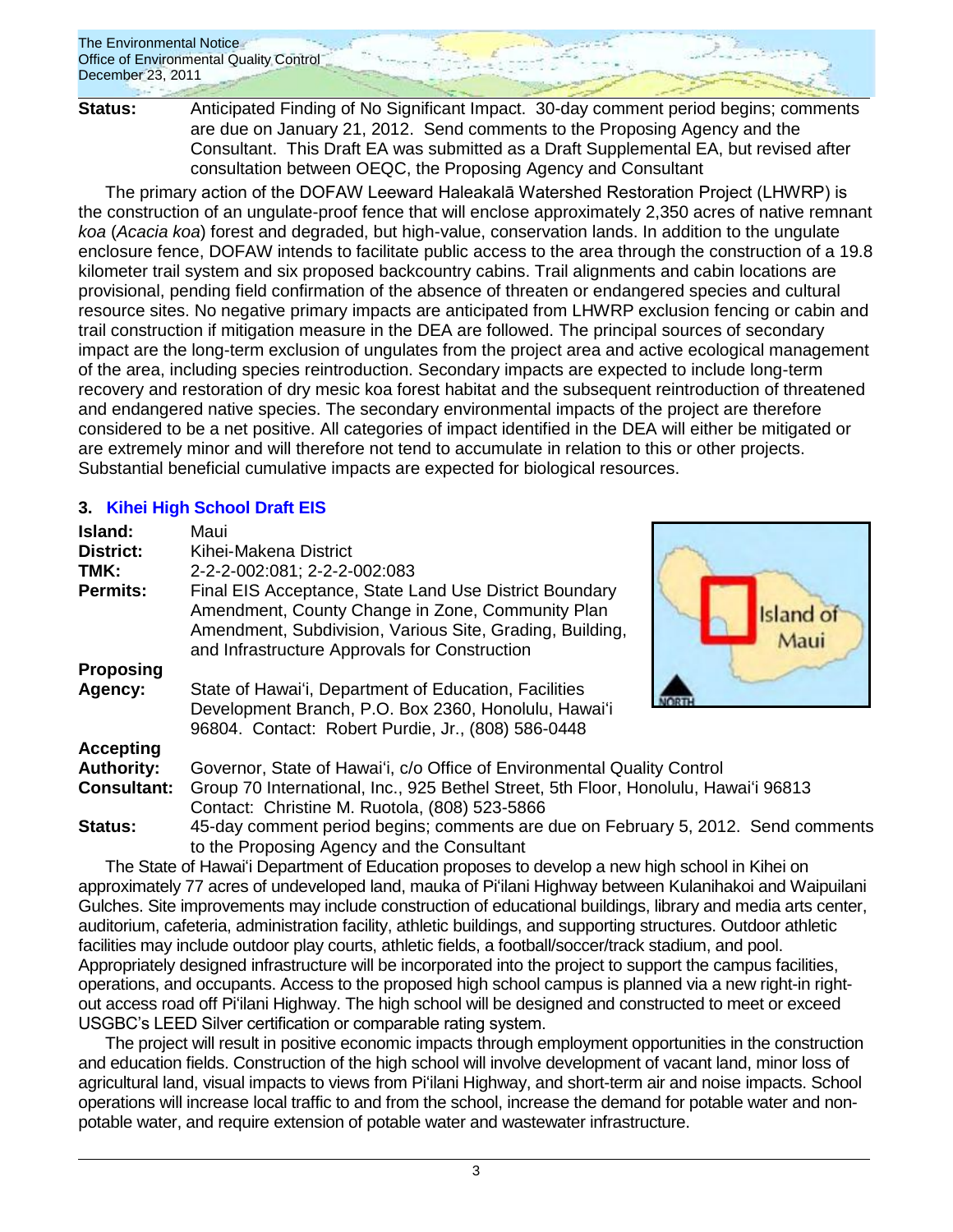## **OʻAHU (HRS 343)**

**4. [Highway Improvements, Roadway Repair, Vicinity of 3798](http://oeqc.doh.hawaii.gov/Shared%20Documents/EA_and_EIS_Online_Library/Oahu/2010s/2011-12-23-DEA-Tantalus-Drive-Improvements.pdf)  [Tantalus Drive](http://oeqc.doh.hawaii.gov/Shared%20Documents/EA_and_EIS_Online_Library/Oahu/2010s/2011-12-23-DEA-Tantalus-Drive-Improvements.pdf) Draft EA**

| Island:            | Oʻahu                                           |
|--------------------|-------------------------------------------------|
| District:          | Honolulu                                        |
| TMK:               | 2-5-012: 004 and 014; 2-5-019: 005 and 009      |
| <b>Permits:</b>    | <b>DOH Noise Permit</b>                         |
|                    | <b>Proposing/Determination</b>                  |
| Agency:            | City and County of Honolulu, Department of D    |
|                    | Street, 11th Floor, Honolulu, Hawai'i 96813. C  |
| <b>Consultant:</b> | Kimura International, Inc., 1600 Kapi'olani Bou |
|                    | 96814. Contact: Nancy Nishikawa, (808) 944      |
| <b>Status:</b>     | Anticipated Finding of No Significant Impact. : |



- esign and Construction, 650 South King Sontact: Michael Yamasaki, (808) 768-8824 Ilevard, Suite 1610, Honolulu, Hawaiʻi 96814. Contact: Nancy Nishikawa, (808) 944-8848 30-day comment period begins; comments
- are due on January 21, 2011. Send comments to the Proposing Agency and the **Consultant**

The Honolulu Department of Design and Construction (DDC) proposes to repair an existing crib wall and improve a portion of Tantalus Drive known as the Hogsback, in the vicinity of 3798 Tantalus Drive. Voids in the existing crib wall will be filled then encapsulated with mesh reinforced shotcrete. A 200-foot section of the road will be reconstructed using a reinforced concrete slab supported by a deep foundation system of drilled shafts. New reinforced concrete railings (barrier walls) will be integrated with the concrete slab. The project also includes drainage and erosion control improvements and ancillary roadway improvements.

The project is necessary to stabilize the road, maintain its long-term use, and improve public safety. Tantalus-Round Top Drive is an historic road that is listed on the National and Hawaiʻi Registers of Historic Places. In reconstructing the road segment, the project proposes to demolish and remove adjacent concrete rubble masonry walls, concrete curbs, and a spillway—contributing elements to the historic road. Design features to mitigate these changes include molding the concrete to match the textures of existing facilities, color conditioning to blend with the existing environment, and reusing salvaged construction material. Removal of tall trees and brush will improve views from the Hogsback, also part of the area's historic character.

Construction is estimated to take 12 months. Because of space constraints in the construction zone, and for safety reasons, approximately 850 feet of Tantalus Drive will be closed for about 5 months. A traffic control plan will be implemented. Construction-related noise and dust impacts will be mitigated through BMPs.

## **5. [International Market Place Revitalization FEA-EISPN](http://oeqc.doh.hawaii.gov/Shared%20Documents/EA_and_EIS_Online_Library/Oahu/2010s/2011-12-23-FEA-EISPN-International-Market-Place.pdf) [\(Appendices](http://oeqc.doh.hawaii.gov/Shared%20Documents/EA_and_EIS_Online_Library/Oahu/2010s/2011-12-23-FEA-EISPN-International-Market-Place-Appendices-1-and-2.pdf)  [1 and 2,](http://oeqc.doh.hawaii.gov/Shared%20Documents/EA_and_EIS_Online_Library/Oahu/2010s/2011-12-23-FEA-EISPN-International-Market-Place-Appendices-1-and-2.pdf) [Appendices 3](http://oeqc.doh.hawaii.gov/Shared%20Documents/EA_and_EIS_Online_Library/Oahu/2010s/2011-12-23-FEA-EISPN-International-Market-Place-Appendices-3-and-4.pdf) and 4, [Appendices 5 to 9\)](http://oeqc.doh.hawaii.gov/Shared%20Documents/EA_and_EIS_Online_Library/Oahu/2010s/2011-12-23-FEA-EISPN-International-Market-Place-Appendices-5-to-9.pdf)**

| Island:           | Oʻahu                                                                                                     |                       |
|-------------------|-----------------------------------------------------------------------------------------------------------|-----------------------|
| District:         | Honolulu                                                                                                  |                       |
| TMK:              | 2-6-22: 36, 37, 38, 39 and 43                                                                             |                       |
| <b>Permits:</b>   | Waikiki Special District Permit (Major), Conditional Use<br>Permit (Minor) for Joint Development, Surface | <b>Project Si</b>     |
|                   | Encroachment Variance, Sidewalk Variance, Subdivision for                                                 | <b>Island of Oahu</b> |
|                   | Pedestrian Easement, Trenching Permit, Grading Permit,                                                    |                       |
|                   | Drain Connection, Sewer Connection, Flood Study, Street Usage, Sign Master Plan,                          |                       |
|                   | National Pollutant Discharge Elimination Permit, Construction Noise Permit, Industrial                    |                       |
|                   | Wastewater Discharge, Construction Plan Approval and Building Permits                                     |                       |
| <b>Applicant:</b> | TRG IMP LLC, 200 East Long Lake Road, Suite 300, Bloomfield Hills, Michigan 48304-                        |                       |
|                   | 2324. Contact: Terry Fitzgerald, (248) 258-7531                                                           |                       |
| <b>Approving</b>  |                                                                                                           |                       |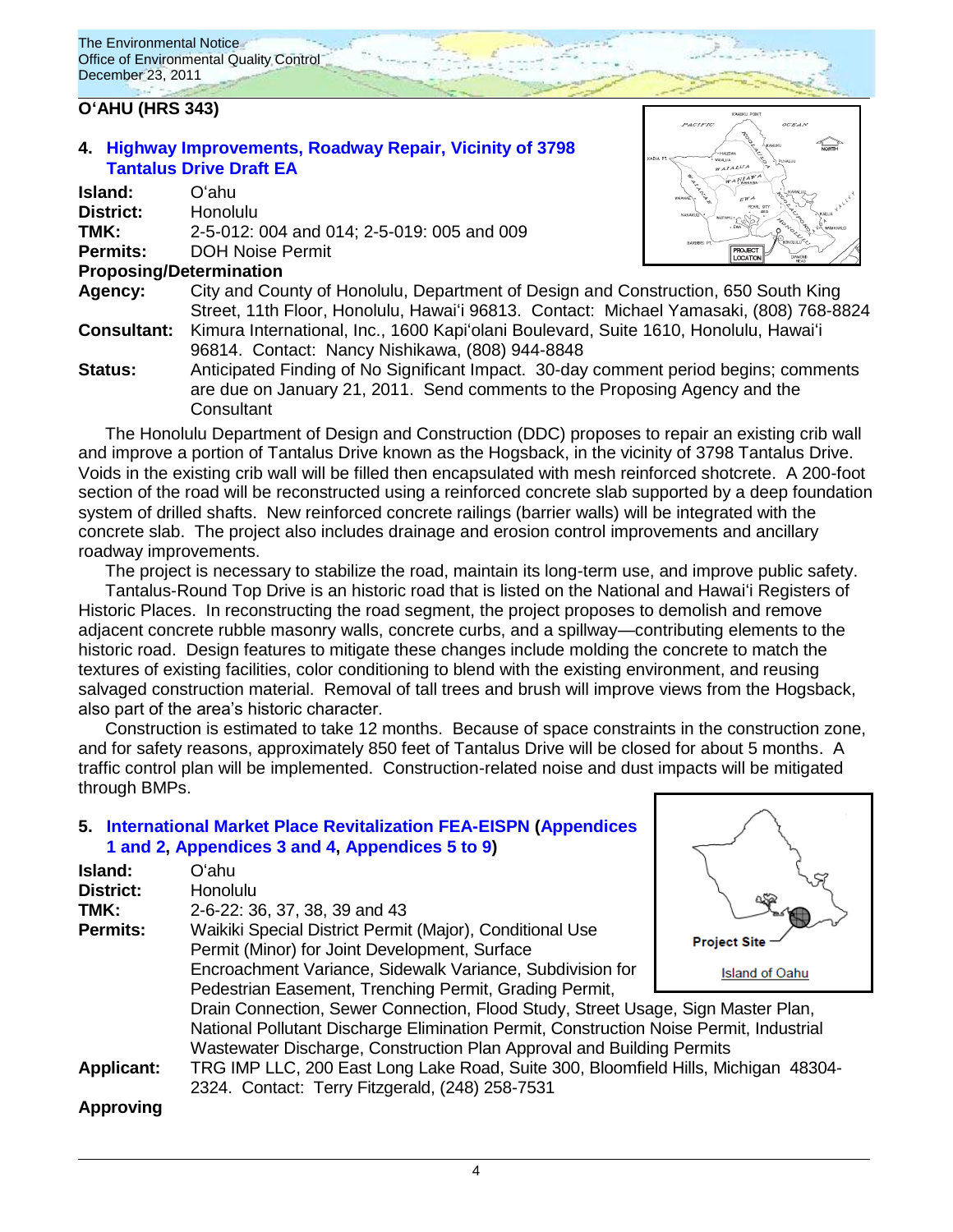| The Environmental Notice<br>Office of Environmental Quality Control |  |  |
|---------------------------------------------------------------------|--|--|
| December 23, 2011                                                   |  |  |

| Agency:            | Department of Planning and Permitting, 650 South King Street, Honolulu, Hawai'i 96813 |
|--------------------|---------------------------------------------------------------------------------------|
|                    | Contact: Joyce Shoji, (808) 768-8032                                                  |
| <b>Consultant:</b> | Kusao & Kurahashi, Inc., 2752 Woodlawn Drive, Suite 5-202, Honolulu, Hawai'i 96822    |
|                    | Contact: Keith Kurahashi, (808) 988-2231                                              |
| Status:            | Statutory 30-day comment period begins; comments are due on January 21, 2011. Send    |
|                    | comments to the Applicant and the Consultant                                          |

The International Market Place Revitalization Project (Project) includes the demolition of all buildings and structures on the project site (about 499,000 square feet of commercial space) and construction of a new retail, dining and entertainment center (about 390,000 square feet of commercial space). The 5.982-acre project site fronts Kalākaua and Kuhio Avenues and is mid-block between Kaiulani and Seaside Avenues in Waikiki. It contains the International Market Place (IMP), Waikiki Town Center and the Miramar at Waikiki hotel (Miramar).

The redeveloped commercial center will be generally three levels in height, however, the portion fronting Kuhio Avenue will have a seven-story structure consisting of two levels of retail on the ʻEwa side and three levels of retail on the Diamond Head side with five levels of parking above (the existing parking structures serving the IMP, Waikiki Town Center and Miramar are located on this portion of the site).

The Project is not anticipated to have a significant direct, indirect, secondary or cumulative impact on the surrounding area in terms of public services and the environment primarily because of the proposed net reduction in the total floor area for the combined properties.

## **6. [Western Kapolei Regional Drainage System](http://oeqc.doh.hawaii.gov/Shared%20Documents/EA_and_EIS_Online_Library/Oahu/2010s/2011-12-23-DEA-Western-Kapolei-Drainage-System.pdf) Draft EA**

| Island:<br><b>District:</b> | O'ahu<br>'Ewa                                                                                                                                                                                                     |  |
|-----------------------------|-------------------------------------------------------------------------------------------------------------------------------------------------------------------------------------------------------------------|--|
| TMK:                        | $(1)$ 9-1-014: 002, 026, and 027; (1) 9-1-015: 002, 004, and 020; (1)<br>9-1-074: 036                                                                                                                             |  |
| <b>Permits:</b>             | Department of Army Permit (Section 10 and 404), Section 401<br>Water Quality Certification, Conservation District Use Permit<br>(CDUP), Special Management Area (SMA) Permit, Shoreline<br>Setback Variance (SSV) |  |
| <b>Applicant:</b>           | Aina Nui Corporation, an affiliate of the James Campbell Co. LLC, 1001 Kamokila<br>Boulevard, Suite 250, Kapolei, Hawai'i 96707. Contact: Steve Kelly, (808) 674-3540                                             |  |
| <b>Approving</b>            |                                                                                                                                                                                                                   |  |
| Agency:                     | City and County of Honolulu, Department of Planning and Permitting, 650 South King<br>Street, 7th Floor, Honolulu, Hawai'i 96813. Contact: Blake La Benz, (808) 768-8016                                          |  |
| <b>Consultant:</b>          | SSFM International, Inc., 501 Sumner Street, Suite 620, Honolulu, Hawai'i 96817.<br>Contact: Jared Chang, (808) 356-1242                                                                                          |  |
| <b>Status:</b>              | Anticipated Finding of No Significant Impact. 30-day comment period begins; comments<br>are due on January 21, 2011. Send comments to the Proposing Agency and the Consultant                                     |  |

Aina Nui Corporation, an affiliate of James Campbell Company LLC, is proposing to design and construct a regional drainage system in accordance with the Western Kapolei Regional Drainage Plan. This project is an essential component to continuing the successful expansion of Kapolei as Oʻahu's second urban center. The proposed Western Kapolei Regional Drainage System will significantly improve the current drainage conditions of West Kapolei that are frequently subject to flooding during heavy rain storms. The project will serve two main purposes: 1) support the development of planned projects within the drainage basin; and 2) mitigate existing flooding currently occurring at low lying areas developed within the drainage basin.

A Regional Drainage Plan for Western Kapolei was prepared for the project in December 2010 by Engineering Concepts, Inc. and is revised as of September 2011. This plan is currently under separate review for approval by the City Department of Planning and Permitting, Civil Engineering Branch. The latest version of the plan, dated September 2011, is included in Appendix B of the Draft Environmental Assessment.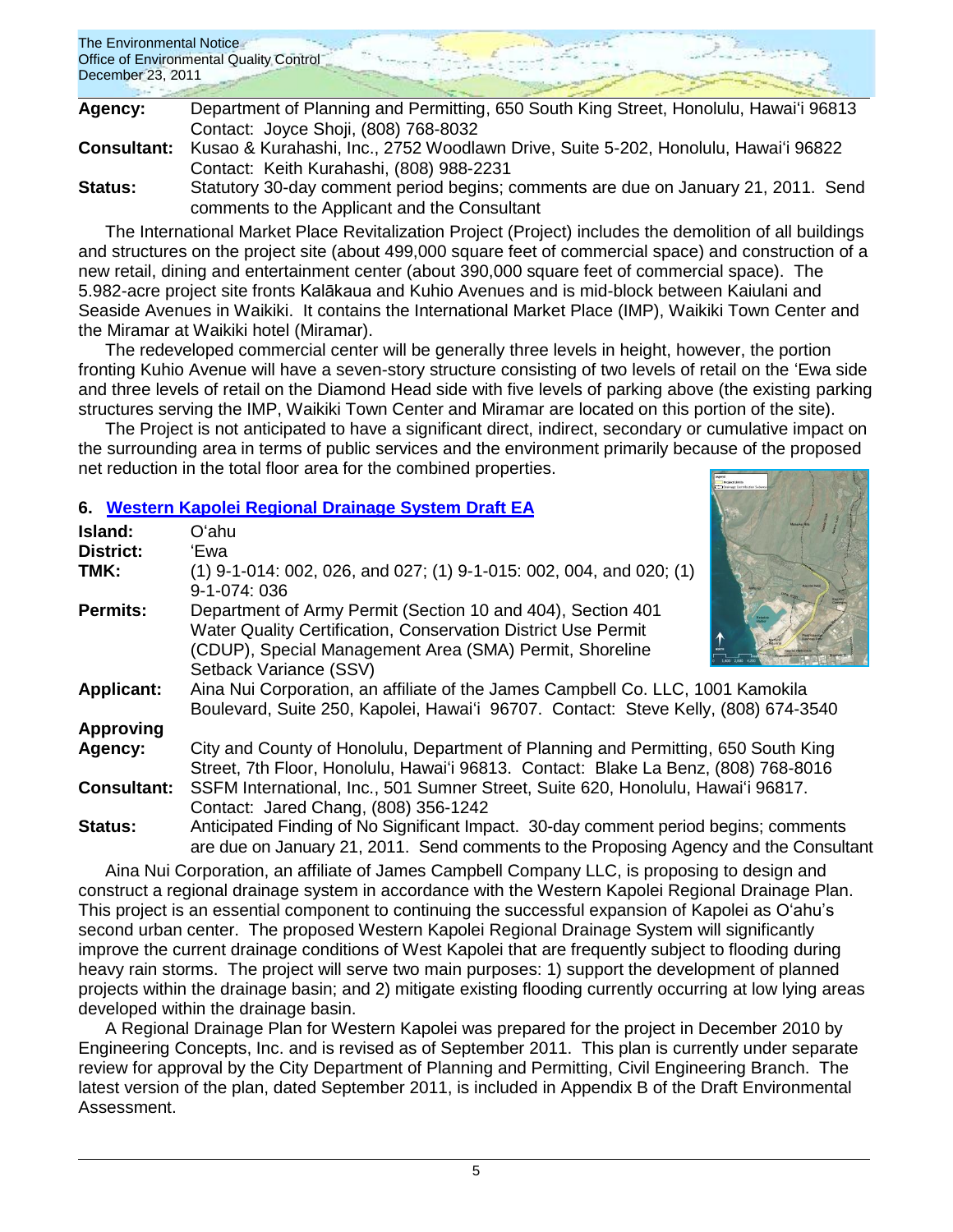#### **7. [Maʻili Beach Park Improvements Draft EA](http://oeqc.doh.hawaii.gov/Shared%20Documents/EA_and_EIS_Online_Library/Oahu/2010s/2011-12-23-DEA-Maili-Beach-Park-Parking-Lot.pdf)**

| Island:            | Oʻahu                                                                                |  |
|--------------------|--------------------------------------------------------------------------------------|--|
| District:          | Wai'anae                                                                             |  |
| TMK:               | $8 - 7 - 16:01$                                                                      |  |
| Permits:           | Special Management Area                                                              |  |
|                    | <b>Proposing/Determination</b>                                                       |  |
| <b>Agency:</b>     | Department of Design and Construction, C&C Honolulu, 650                             |  |
|                    | South King St, Honolulu, Hawai'i 96813.                                              |  |
|                    | Contact: Dan Takamatsu, dtakamatsu@honolulu.gov, 768-8401                            |  |
| <b>Consultant:</b> | Eugene Dashiell, AICP, 728 Nunu Street, Kailua, Hawai'i 96734                        |  |
|                    | Contact: Eugene Dashiell, 808-254-4522                                               |  |
| Status:            | Anticipated Finding of No Significant Impact. 30-day comment period begins; comments |  |
|                    | are due on January 21, 2011. Send comments to the Proposing Agency and the           |  |
|                    | Consultant                                                                           |  |

This Environmental Assessment addresses proposed improvements at Maʻili Beach Park. The proposed improvements would add: children's play apparatus, fitness equipment, and expand a parking lot by adding 66 standard stalls and two ADA stalls to the existing 56 standard stalls and three ADA stalls. The total number of stalls after the project is completed would be 122 standard stalls and 5 ADA stalls. The improvements are within a 0.9 acre area and include appropriate landscaping, irrigation and utilities as well as improvements at the St. John's Road intersection at Farrington Highway with a new pocket left turn lane to a new driveway to the park and closure of the driveway to the park at Palakamana Street and Farrington Highway. There are no known historic or prehistoric sites affected.

## **8. [Verizon Wireless Telecommunication Facility Draft EA](http://oeqc.doh.hawaii.gov/Shared%20Documents/EA_and_EIS_Online_Library/Oahu/2010s/2011-12-23-DEA-Verizon-Wireless-Facility.pdf)**

| Island:            | Oʻahu                                                                                                                                                                  | Kawela Bay                                  |
|--------------------|------------------------------------------------------------------------------------------------------------------------------------------------------------------------|---------------------------------------------|
| <b>District:</b>   | Ko'olaupoko                                                                                                                                                            |                                             |
| TMK:               | (1) 4-5-042:008                                                                                                                                                        | Punaluu                                     |
| <b>Permits:</b>    | <b>Conservation District Use Permit (CDUP)</b>                                                                                                                         | Ewa Fores<br><b>Eorest Reserve</b><br>Makah |
| <b>Applicant:</b>  | Cellco Partnership dba Verizon Wireless, 300 Kahelu                                                                                                                    | Makaha.                                     |
|                    | Avenue, Mililani, Hawai'i 96789                                                                                                                                        |                                             |
| <b>Approving</b>   |                                                                                                                                                                        |                                             |
| Agency:            | Office of Conservation and Coastal Lands, Department of                                                                                                                |                                             |
|                    | Land and Natural Resources, PO Box 621, Honolulu,                                                                                                                      |                                             |
|                    | Hawai'i 96809. Contact: Michael Cain, (808) 587-0048                                                                                                                   |                                             |
| <b>Consultant:</b> | RealCom Associates, 1506 Mahamoe Place, Honolulu, Hawai'i 96819. Contact: Les                                                                                          |                                             |
|                    | Young, (808) 256-2001                                                                                                                                                  |                                             |
| <b>Status:</b>     | Anticipated Finding of No Significant Impact. 30-day comment period begins; comments<br>are due on January 21, 2011. Send comments to the Applicant and the Consultant |                                             |

The proposal calls for a telecommunications facility at the Koʻolau Golf Course in Kaneʻohe. The facility includes a thirty-foot tower with 12 panel antennas, six outdoor equipment cabinets, one dieselfueled emergency generator, and associated conduits and coax cables. The 600 square-foot project area would be enclosed by a six-foot high chain link fence.

The project site is off the paved maintenance access road, approximately 90 feet northwest of the existing maintenance building and 120 feet south of the H-3. Telco and HECO utility poles run along the access road. The area has been previously disturbed, and is currently used as-needed for the storage of soil and sand.

The area immediately to the west is a thick forest with trees rising to fifty feet. This will partially mitigate the visual impact of the structure from H-3.

The applicant has submitted correspondence from the State Historic Preservation Division that no historic properties would be affected by a telecom tower on the site, and from the US Fish and Wildlife Service that no federally listed or proposed species, or proposed or designated critical habitats, occur on the proposed site. No known cultural or recreational activities beyond golfing occur on the parcel.

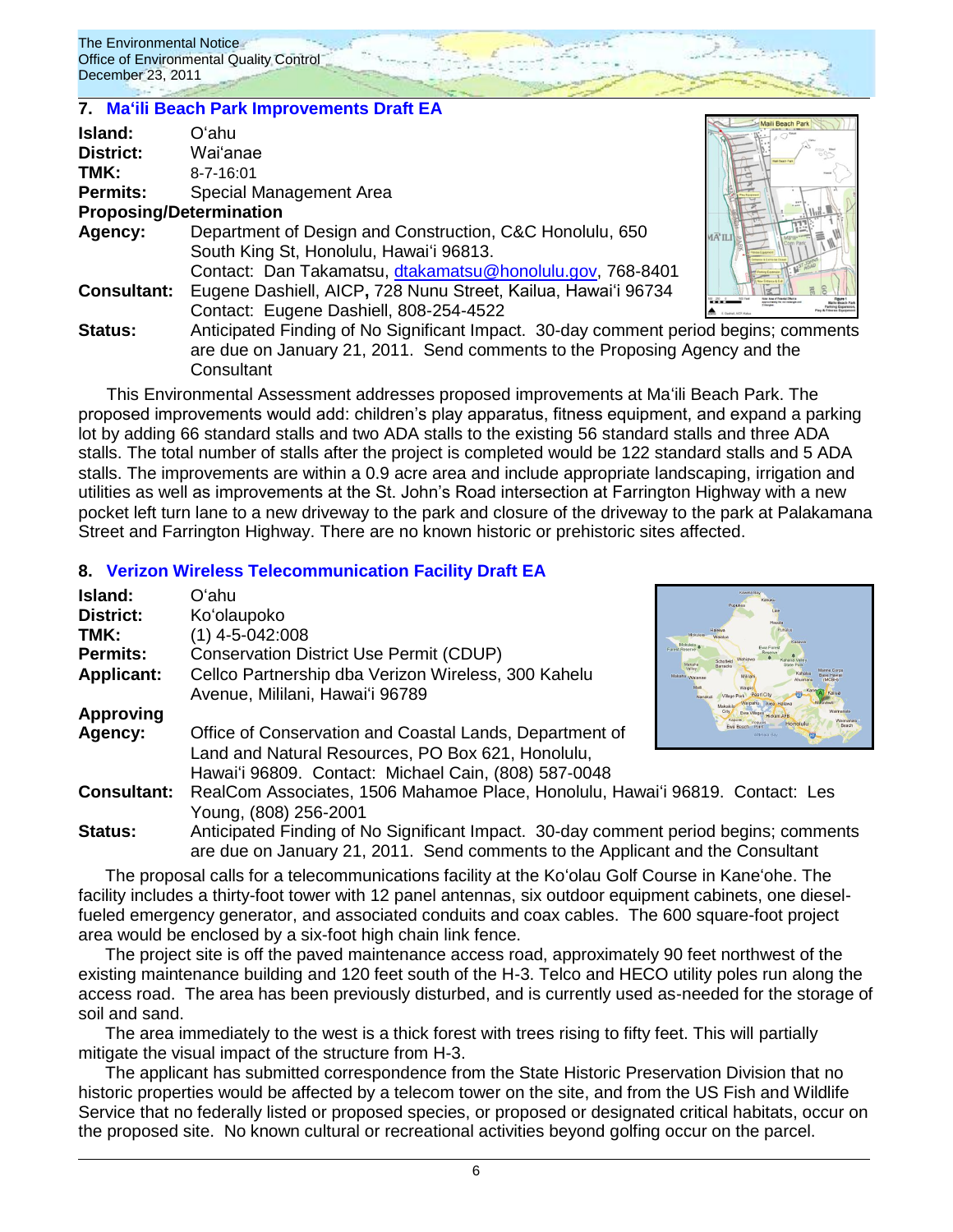

#### Project **9. [Waiʻanae Coast Comprehensive Health Center Phase II and III Development Projects Final](http://oeqc.doh.hawaii.gov/Shared%20Documents/EA_and_EIS_Online_Library/Oahu/2010s/2011-12-23-FEA-NEPA-Waianae%20Coast%20Comprehensive%20Health%20Center.pdf)  [EA/NEPA](http://oeqc.doh.hawaii.gov/Shared%20Documents/EA_and_EIS_Online_Library/Oahu/2010s/2011-12-23-FEA-NEPA-Waianae%20Coast%20Comprehensive%20Health%20Center.pdf)**

| Island:<br><b>District:</b><br>TMK:<br>Permits: | Oʻahu<br>Wai'anae<br>(1) 8-6-001:003, 040, 041, AND 046<br>Special Management Area; Grubbing, Grading, and<br>Stockpiling, Building, Certificate of Occupancy, Water and<br>Water system Requirements, Variance from Pollution<br>Controls (Noise Permit) | Location<br>Mokuleia<br>Forest Re<br>Makaha |
|-------------------------------------------------|-----------------------------------------------------------------------------------------------------------------------------------------------------------------------------------------------------------------------------------------------------------|---------------------------------------------|
| <b>Applicant:</b>                               | Wai'anae Coast Comprehensive Health Center, 86-260 Farrington Highway, Wai'anae,<br>Hawai'i 96792. Contact: Marianne Glushenko, (808) 679-3479                                                                                                            |                                             |
| <b>Approving</b>                                |                                                                                                                                                                                                                                                           |                                             |
| Agency:                                         | Department of Community Services, City and County of Honolulu, 715 South King Street,<br>Honolulu, Hawai'i 96813. Contact: Samuel E.H. Moku, 768-7762                                                                                                     |                                             |
| <b>Status:</b>                                  | This is a joint NEPA and Chapter 343, HRS, Draft EA with an Anticipated Finding of No<br>Significant Impact. 30-day comment period begins; comments are due on January 21,<br>2011. Send comments to the Applicant and the Consultant                     |                                             |

Proposed building upgrades at the Waianae Coast Comprehensive Health Center (WCCHC) will improve the level of care and operational efficiencies at the facility. The existing one-story Primary Health Care/Specialty Clinic and Pharmacy, Emergency Department, Central Waiting Area, data processing building, bio-hazardous storage building, and a maintenance shop will be demolished. Three replacement structures will be constructed on the existing building footprints of the demolished structures.

The new Integrated Adult Medicine and Pharmacy Building and Emergency Department are twostory buildings. The maintenance shop, bio-hazardous storage, and air conditioning equipment will be housed in a new structure to be constructed on the west side of the Emergency Department. A Utility/Generator Building will be constructed on a site approximately 75 feet to the west of the Emergency Department Building.

The construction cost for the proposed project is estimated at \$17.0 million. Funding sources include the U.S. Department of Housing and Urban Development, U.S. Department of Health-Health Resources and Services Administration, State of Hawai'i, private donors, and WCCHC.

The proposed improvements will result in short-term impacts on air quality and the acoustical environment. There are no archaeological or cultural features, surface water bodies, and rare, threatened or endangered flora and fauna to be affected. The new buildings are not located in a flood hazard area.

The proposed improvements will benefit existing and future WCCHC patients and residents of the Wai'anae Coast. Essentially the same functions, uses, and levels of care that WCCHC now provides will be accommodated in modern state of the art facilities. Medical specialties can be added as the need arises.

## **CHAPTER 25, REVISED ORDINANCES OF HONOLULU**

The special management area is the land extending inland from the shoreline, as established in Chapter 25, Revised Ordinances of Honolulu, and delineated on the maps established by the council and filed with the council and agency pursuant to HRS Section 205A-23. The public can obtain a copy of the document by contacting the project Consultant or the Applicant listed below.

#### **Kailua Commercial Building Draft EA**

| Island:   | Oʻahu               |  |
|-----------|---------------------|--|
| District: | Kailua              |  |
| TMK:      | $4 - 2 - 038$ ; 008 |  |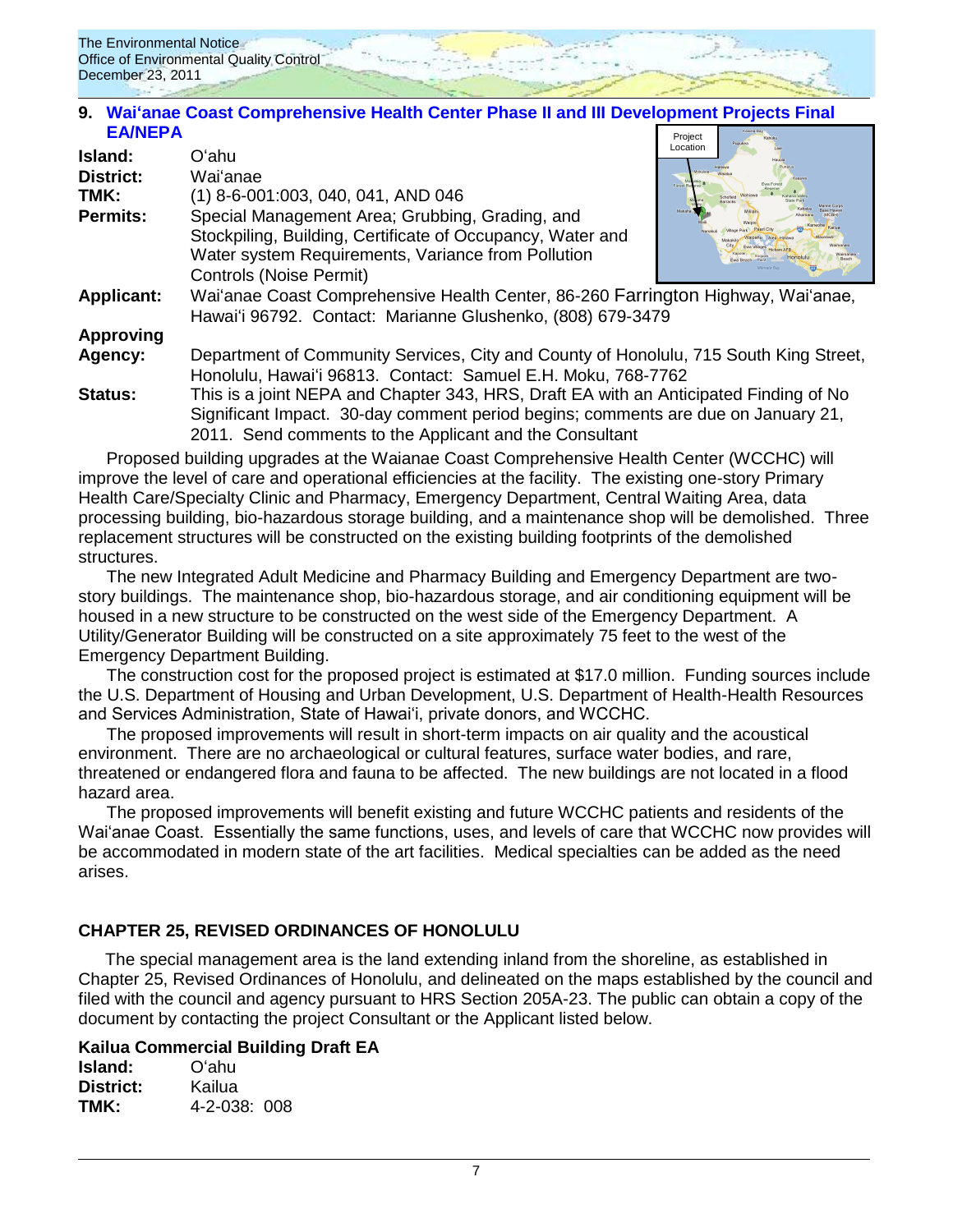| The Environmental Notice<br>December 23, 2011 | <b>Office of Environmental Quality Control</b>                                                                                                                                                                                                                |
|-----------------------------------------------|---------------------------------------------------------------------------------------------------------------------------------------------------------------------------------------------------------------------------------------------------------------|
| <b>Permits:</b>                               | Construction Noise Permit (State), Special Management Area Use Permit (major),<br>Conditional Use Permit (minor) for Joint Development, Demolition Permit, Building Permit,<br>Grading, Grubbing and Trenching Permits, Street Usage Permit, Street Tree Plan |
| <b>Applicant:</b>                             | Kaneohe Ranch Company Management Limited, 1199 Auloa Road, Kailua, Hawai'i<br>96734. Contact: Kimo Steinwasher, (808) 263-8900                                                                                                                                |
| <b>Approving</b>                              |                                                                                                                                                                                                                                                               |
| Agency:                                       | Department of Planning and Permitting, City and County of Honolulu, 650 South King<br>Street, 7th Floor, Honolulu, Hawai'i 96813. Contact: Joyce Shoji, (808) 768-8032                                                                                        |
| <b>Consultant:</b>                            | Helber Hastert & Fee Planners, 733 Bishop Street, Suite 2590, Honolulu, Hawai'i 96813.<br>Contact: Martha Spengler, (808) 545-2055 ext. 238                                                                                                                   |
| Status:                                       | Anticipated Finding of No Significant Impact. 30-day comment period begins; comments<br>are due on January 21, 2011. Send comments to the Consultant.                                                                                                         |

The proposed action is to demolish two existing one-story buildings (a commercial building and a storage shed), a parking lot and two access driveways; and construct a new one-story commercial building consisting of about 5,800 square feet of floor area and an at-grade parking lot. The new building will share a driveway with the adjacent property at 151 Hekili Street, which requires a conditional use permit for joint development. The project site is located entirely within the Special Management Area (SMA) and will require a SMA Use Permit (major). The cost of construction is estimated at \$1.4 million.

No significant adverse impacts are anticipated from the proposed improvements. Construction traffic, air and noise impacts will be short term in nature. A Finding of No Significant Impact is anticipated.

Contact Joyce Shoji of the Department of Planning and Permitting, City and County of Honolulu, at (808) 768-8032 for review and questions.

## **SHORELINE NOTICES**

## **Certification Applications**

The shoreline certification applications above are available for review at the DLNR Offices on Kauaʻi, Hawaiʻi, Maui, and Honolulu, 1151 Punchbowl Street, Room 220 (HRS 205A-42 and HAR 13-222-12). All comments shall be submitted in writing to the State Land Surveyor, 1151 Punchbowl Street, Room 210, Honolulu, HI 96813 and postmarked no later than 15 calendar days from the date of the public notice of the application. For more information, call Ian Hirokawa at 587-0420.

| File No.      | Date     | Location                                                                                                                                                                                                                                            | Applicant/Owner                                                               | TMK         |
|---------------|----------|-----------------------------------------------------------------------------------------------------------------------------------------------------------------------------------------------------------------------------------------------------|-------------------------------------------------------------------------------|-------------|
| OA-1465       | 12/12/11 | Lot 14 Pine Wood Beach Tract File Plan 459 situate<br>at Mokuleia. Waialua. O'ahu<br>Address: 68-011 La'au Paina Place<br>Purpose: Calculate building potential and obtain<br>building permit                                                       | Wesley T. Tengan/<br>Melanie Holt                                             | 6-8-009:012 |
| MO-157        | 12/9/11  | Kaunakakai Place and Lot 230, Land Court<br>Application 632 (Map 14) being a portion of<br>Governor's Executive Order No. 1673 and 2615<br>situate at Kaunakakai. Moloka'i<br>Address: 295 Kaunakakai Place<br>Purpose: Determine shoreline setback | R.T. Tanaka Engineers,<br>Inc./ State of Hawai'i                              | 5-3-001:011 |
| <b>HA-444</b> | 12/6/11  | R.P. 8038, L.C. Aw. 101-G, Ap. 2 to Aio situate at<br>Kalamakulu, South Kona, Island of Hawai'i<br>Address: 82-6017 Beach Road<br>Purpose: Obtain County building permits                                                                           | Wes Thomas Associates/<br>Frederick S. Jr. and Bette<br>W. Jones Living Trust | 8-2-005:011 |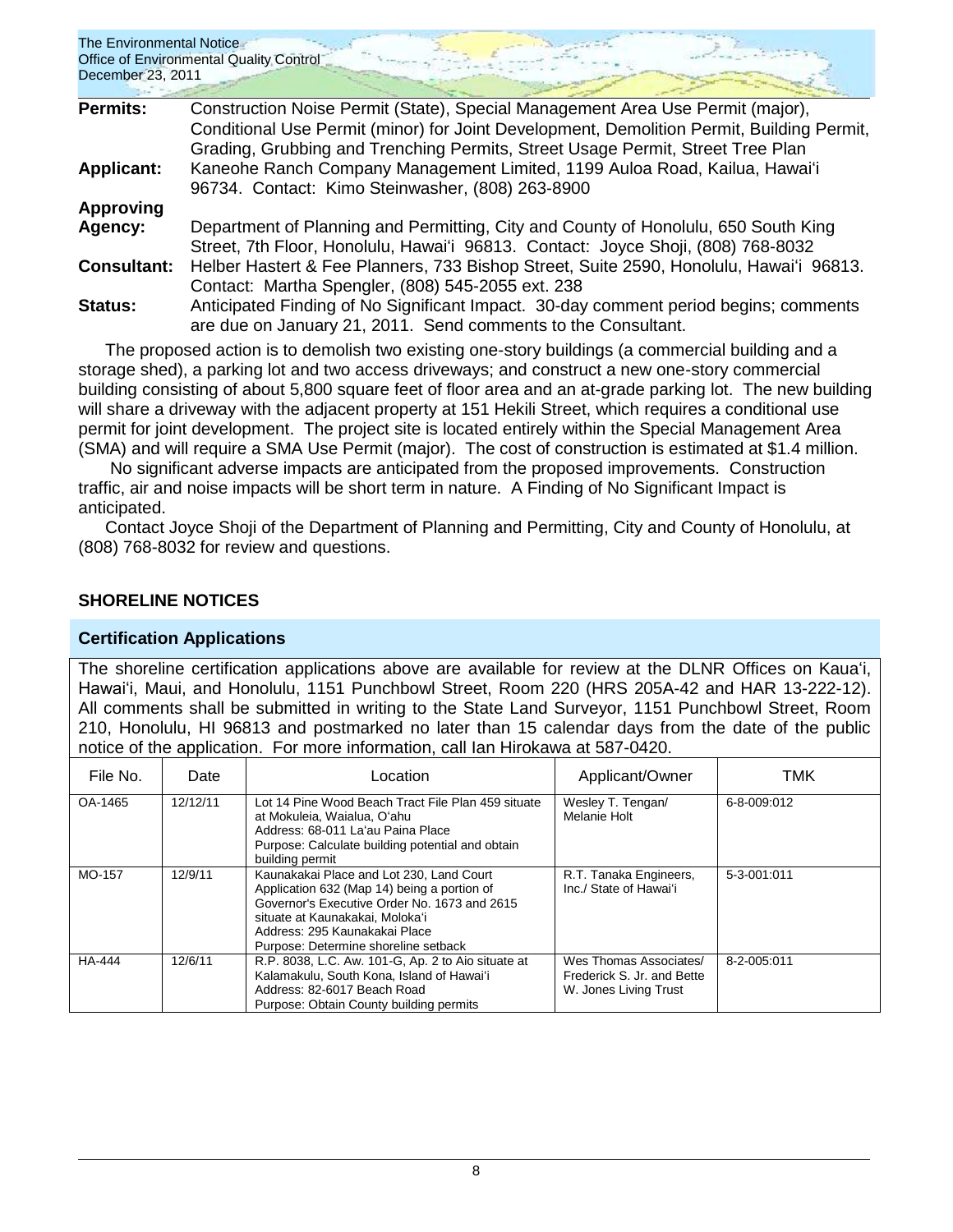## **Certifications and Rejections**

The shoreline notices below have been proposed for certification or rejection by DLNR (HRS 205A-42 and HAR 13-222-26). Any person or agency who wants to appeal shall file a notice of appeal in writing with DLNR no later than 20 calendar days from the date of this public notice. Send the appeal to the Board of Land and Natural Resource, 1151 Punchbowl Street, Room 220, Honolulu, HI 96813.

| File No. | Date                                   | Location                                                                                                                                                                                                                                                    | Applicant/Owner                                                                        | <b>TMK</b>                                                                               |
|----------|----------------------------------------|-------------------------------------------------------------------------------------------------------------------------------------------------------------------------------------------------------------------------------------------------------------|----------------------------------------------------------------------------------------|------------------------------------------------------------------------------------------|
| OA-1445  | Proposed<br>Shoreline<br>Certification | Lot 78 Land Court Application 1052 as shown on<br>Wesley T. Tengan/ Glenn<br>Map 5 situate at Makaha, Wai'anae, O'ahu<br>Allan Wallace, Trustee<br>Address: 84-811 Moua Street<br>Purpose: Obtain building permit                                           |                                                                                        | 8-4-005:023                                                                              |
| OA-1446  | Proposed<br>Shoreline<br>Certification | Dwelling "B" 66-107 "68-107 and 68-109 Au Street<br>Condominium" situate at Kamananui, Waialua.<br>O'ahu<br>Address: 68-107 Au Street<br>Purpose: Obtain building permit                                                                                    | Wesley T. Tengan/ Gary<br>J. Cotton                                                    | 6-8-011:049                                                                              |
| OA-1451  | Proposed<br>Shoreline<br>Certification | Parcel 16 being Lot 47, "Niu Beach Lots" (File Place<br>279), being also a portion of R.P. 51, L.C. Aw. 802<br>to A. Adams and accretion situate at Niu, Honolulu,<br>Hawai'i<br>Address: 5555 Kalaniana'ole Highway<br>Purpose: Building permit            | Kenn Nishihira/ Sidney<br>Johnson                                                      | 3-7-001:016                                                                              |
| OA-1452  | Proposed<br>Shoreline<br>Certification | Maili Beach Park being Lot 66 of Land Court<br>Application 1827 as shown on Map 7 situate at<br>Lualualei, Wai'anae, O'ahu<br>Address: 87-021 Farrington Highway<br>Purpose: Shoreline setback                                                              | Jai Kaopuiki/ City and<br>County of Honolulu,<br>Department of Parks and<br>Recreation | 8-7-015:001, 003-012,<br>022,033 035, 037, 038,<br>039; 8-7-016:001; 8-7-<br>028:021-023 |
| OA-1459  | Proposed<br>Shoreline<br>Certification | Lot 45 of Mokuleia Beach Subdivision as shown on<br>File Plan 863 situate at Kamananui, Waialua, O'ahu<br>Address: 68-243 Au Street<br>Purpose: Building setback requirement                                                                                | Jaime F. Alimboyoguen/<br>Romark, A California<br><b>Limited Partnership</b>           | 6-8-012:045                                                                              |
| MA-485   | Proposed<br>Shoreline<br>Certification | Portion of Land Commission Award 11216, Apana<br>21 to M. Kekauonohi being also all of lots 51 and 52<br>of Makena Beach Lots situate at Palauea,<br>Honua'ula, Makawao, Maui<br>Address: Makena Road<br>Purpose: Planning for future use of subject parcel | Warren S. Unemori<br>Engineering, Inc./ Larson<br><b>Family Trust</b>                  | 2-1-011:016 & 017                                                                        |
| KA-358   | Proposed<br>Shoreline<br>Certification | Unit 1 "Hale O Noeau" being portion of Allotment 49-<br>A Moloa'a Hui Land situate at Aliomanu, Kaua'i<br>Address: Kukuna Road<br>Purpose: Building permit                                                                                                  | Honua Engineering, Inc./<br>Jeff Fleming                                               | 4-9-004:015                                                                              |

## **POLLUTION CONTROL PERMITS**

Below is a pollution control permit before the State Department of Health (HRS 342B and HAR 11-60.1). For more information, contact the number given.

| <b>Branch</b><br><b>Permit Type</b>                          | <b>Applicant and</b><br><b>Permit Number</b>                                             | <b>Project</b><br>Location                                               | Date                        | <b>Proposed</b><br><b>Use</b>                   |
|--------------------------------------------------------------|------------------------------------------------------------------------------------------|--------------------------------------------------------------------------|-----------------------------|-------------------------------------------------|
| Clean Air Branch,<br>586-4200, Covered<br>Source Permit      | E.M. Rivera & Sons, Inc.<br>Application for Renewal<br>No. 0603-04<br>CSP No. 0603-01-CT | Located at:<br>Various Temporary Sites, State<br>of Hawaiʻi              | Comments<br>Due:<br>1/5/12  | <b>Portable Crushing Plants</b>                 |
| Clean Air Branch,<br>586-4200, -Non-Covered<br>Source Permit | R.H.S. Lee, Inc.<br><b>Renewal Application</b><br>No. 0583-03<br>NSP 0583-01-NT          | Located at:<br>Various Temporary Sites, State<br>of Hawai'i              | Issued:<br>11/29/11         | Screening Plants and Tub<br>Grinder             |
| Clean Air Branch,<br>586-4200, Covered<br>Source Permit      | Tesoro Hawaii Corporation<br>Application for Renewal<br>No. 0330-04<br>CSP No. 0330-01-C | Located at:<br><b>Barbers Point Deep Draft</b><br>Harbor, Kapolei, O'ahu | Comments<br>Due:<br>1/11/12 | <b>Barbers Point Harbor</b><br>Loading Facility |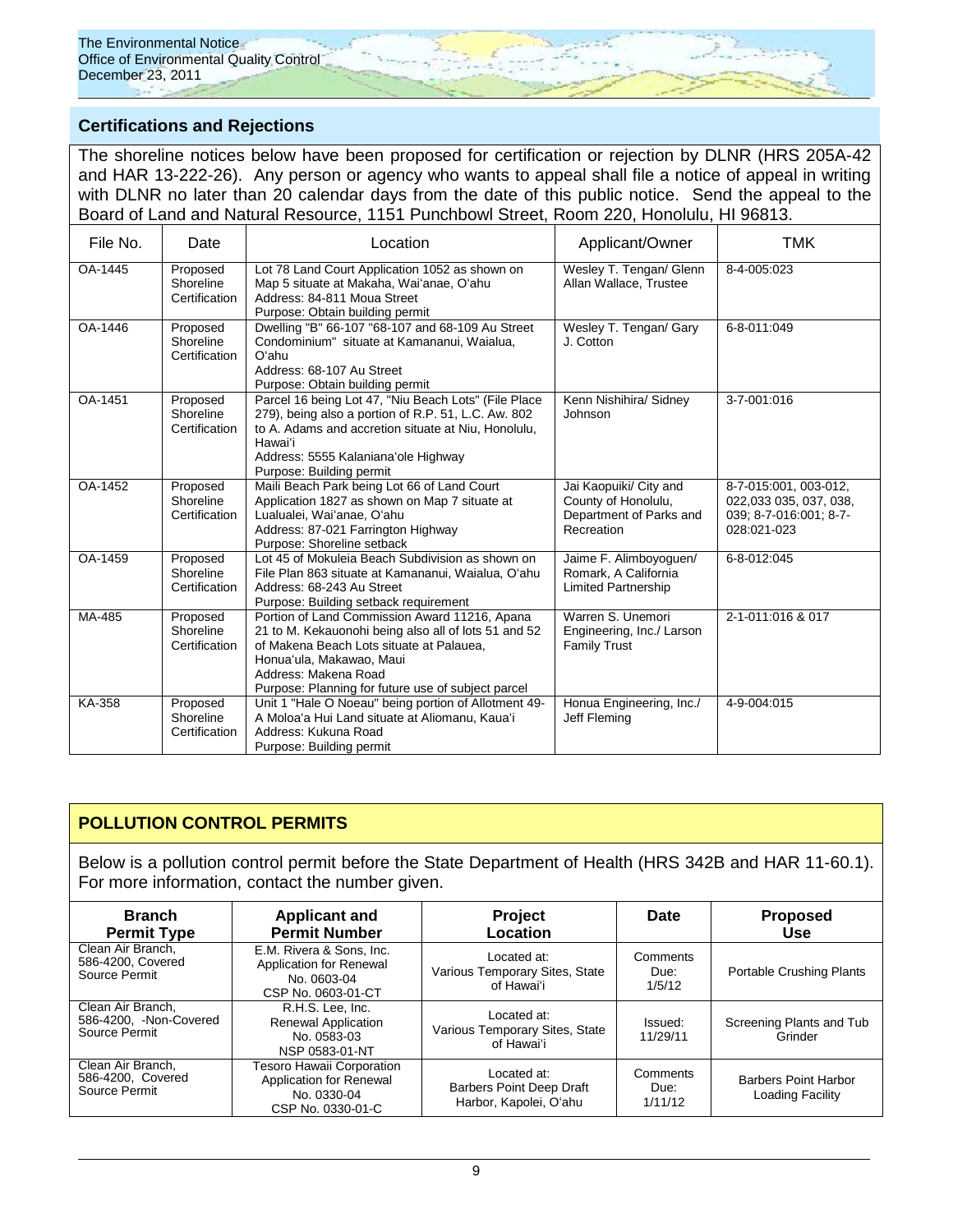

## **COASTAL ZONE MANAGEMENT NOTICES**

## **Federal Consistency Reviews**

The Hawaiʻi Coastal Zone Management (CZM) Program has received the following federal actions to review for consistency with the CZM objectives and policies in Chapter 205A, Hawaiʻi Revised Statutes. This public notice is being provided in accordance with section 306(d)(14) of the National Coastal Zone Management Act of 1972, as amended. For general information about CZM federal consistency please call John Nakagawa with the Hawaiʻi CZM Program at 587-2878. For neighboring islands use the following toll free numbers: Lānaʻi & Molokaʻi: 468-4644 x72878, Kauaʻi: 274-3141 x72878, Maui: 984- 2400 x72878 or Hawaiʻi: 974-4000 x72878. For specific information or questions about an action listed below please contact the CZM staff person identified for each action. Federally mandated deadlines require that comments be received by the date specified for each CZM consistency review. Comments may be submitted by mail, electronic mail or fax, as indicated below.

*Mail*: Office of Planning Department of Business, Economic Development and Tourism P.O. Box 2359 Honolulu, Hawaiʻi 96804

*Email*: [jnakagaw@dbedt.hawaii.gov](mailto:jnakagaw@dbedt.hawaii.gov)

*Fax*: (808) 587-2899

## **Pahoa Anchialine Pool Enhancement, Pahoa, Hawaiʻi**

**Applicant:** Mark & Kim I. Rodrigues **Federal Action:** Federal Permit **Federal Agency:** U.S. Army Corps of Engineers **Location:** 14-4916 Kaheka Road, Pahoa, Hawaiʻi, TMK: (3) 1-4-68: 53 **CZM Contact:** John Nakagawa, 587-2878, [jnakagaw@dbedt.hawaii.gov](mailto:jnakagaw@dbedt.hawaii.gov) **Proposed Action:** The applicant proposes to enlarge and deepen an existing land-locked anchialine pool

by mechanically dredging 80 cubic yards of material from the pond and disposing of the material at an upland location on the parcel. The purpose of the project is to enhance the water feature on the property for recreational and landscaping purposes.

**Comments Due:** January 6, 2012

## **Vessel General Permit (VGP) and Small Vessel General Permit (SVGP) for Discharges Incidental to the Normal Operation of Vessels**

**Federal Agency Activity** 

**Federal Agency:** U.S. Environmental Protection Agency (EPA)

**CZM Contact:** John Nakagawa, 587-2878, [jnakagaw@dbedt.hawaii.gov](mailto:jnakagaw@dbedt.hawaii.gov)

**Proposed Action:** The EPA is proposing to issue two general National Pollutant Discharge Elimination System (NPDES) permits for discharges incidental to the normal operation of vessels pursuant to the Clean Water Act Section 402: (1) Vessel General Permit (VGP); and (2) Small Vessel General Permit (sVGP). The VGP regulates discharges incidental to the normal operation of commercial vessels and nonrecreational vessels greater than or equal to 79 feet in length. Recreational vessels and vessels of the Armed Forces are not subject to regulation by the VGP. The VGP establishes effluent limitations to control a variety of materials, which have been classified into 7 major groups: Aquatic Nuisance Species; nutrients; pathogens; oil and grease; metals; conventional pollutants (Biochemical Oxygen Demand, pH, Total Suspended Solids); and other toxic and non-conventional pollutants with toxic effects. The sVGP regulates discharges incidental to the normal operation of non-military and non-recreational vessels less than 79 feet in length and is intended to account for the differences between larger vessels and smaller vessels. Discharges incidental to normal operation include deck runoff from routine deck cleaning, ballast water from vessels with less than 8 cubic meters of ballast water capacity, bilgewater from properly functioning oily water separators, and graywater. Both of the general NPDES permits and their accompanying fact sheets are available from the EPA web site: <http://cfpub.epa.gov/npdes/vessels/vgpermit.cfm> **Comments Due:** January 6, 2012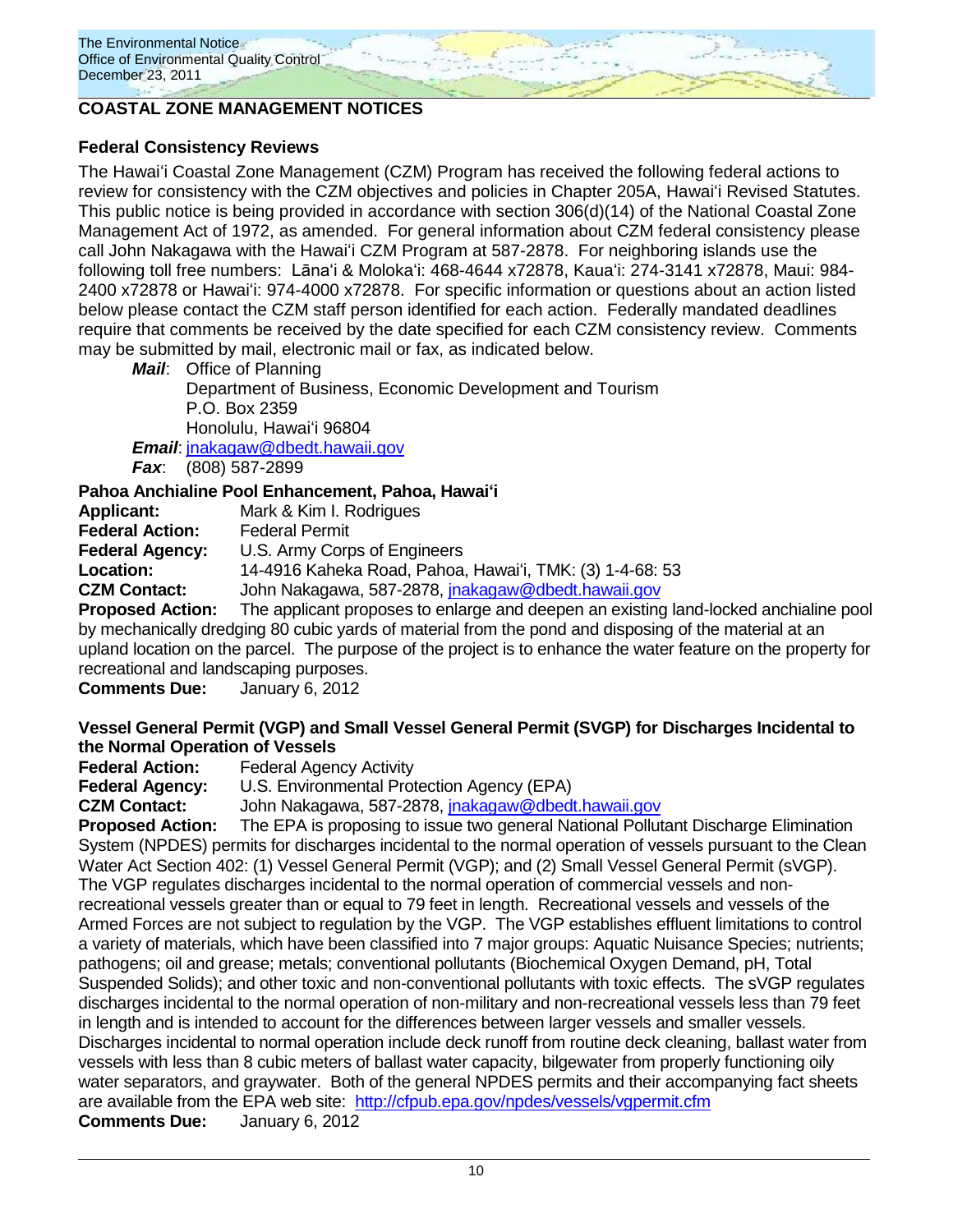## **Special Management Area (SMA) Minor Permits**

The SMA Minor permits below have been approved or are pending approval (HRS 205A-30). For more information, contact the county/state Planning Department. Honolulu (523-4131); Hawaiʻi (961-8288); Kauaʻi (241-6677); Maui (270-7735); Kakaʻako or Kalaeloa Community Development District (587-2840).

| Location (TMK)                      | <b>Description (File No.)</b>                                                   | <b>Applicant/Agent</b>                    |
|-------------------------------------|---------------------------------------------------------------------------------|-------------------------------------------|
| Hawai'i: Waiakea (2-1-006: 023)     | Grubbing of the Entire Parcel (SMM 11-194)                                      | Kathryn M. Dedman                         |
| Hawai'i: Wainaku (2-6-026: 004)     | Pave Existing Dirt Path to River for Golf Cart<br>Access (SMM 11-197)           | Robert Deringer dba Deringer Construction |
| Maui: Haiku (2-8-004: 057)          | Barn and Water Tank (SM2 20110107)                                              | John Snyder                               |
| Maui: (4-8-003: 113 & 114)          | Maui Paintball Field & Related Improvement<br>(SM2 20110108)                    | Clint Hansen                              |
| Maui: Lahaina (4-6-011: 007)        | Remodel Portion of Building (SM2 20110109)                                      | <b>Steve Heimler</b>                      |
| Maui: Hana (1-6-010: 003)           | Single Family Dwelling (SM2 20110110)                                           | Douglas & Gale McNisii                    |
| Maui: Kahului (3-8-007: 040)        | Renovate Rooms, Office, etc (SM2)<br>20110111)                                  | University of Hawaii, Maui College        |
| Maui: Hana (1-4-006: 014)           | Remove Rocks & Debris in Stream (SM2)<br>20110112)                              | Victor Sinenci                            |
| Maui: (4-6-001: 009)                | Holiday Lighting of Banyan Tree (SM2<br>20110113)                               | Lahaina Action Town Committee             |
| Maui: Lahaina (4-6-008: 020)        | Construction and Repair Fencing (SM2)<br>20110114)                              | <b>Brian Schwary</b>                      |
| Maui: Kihei (2-2-002: 042)          | County Recycling Facility (SM2 20110115)                                        | Aloha Recycling                           |
| Maui: (4-3-008: 002 & 003)          | Demolition of Deck and Seawall Stairs (SM2)<br>20110116)                        | <b>Monty Carpenter</b>                    |
| Maui: Kahului (3-8-079: 018)        | Maui Highway Baseyard PV System (SM2<br>20110118)                               | <b>Solarcity Corporation</b>              |
| O'ahu: Waikiki (2-6-009: 009 & 012) | Modify and Upgrade an Existing AT&T<br>Telecommunication Facility (2011/SMA-54) | AT&T/RealCom Associates                   |

## **CONSERVATION DISTRICT USE APPLICATIONS**

Persons interested in commenting on the following Conservation District Use Applications or interested in receiving notification of determinations on Conservation District Use Applications must submit comments and requests to the Department of Land and Natural Resources. Notification requests must include the following information: 1) Name and address of the requestor; 2) The application for which the requestor would like to receive notice of determination; and 3) The date the notice was initially published in the Environmental Notice. Send comments and requests to: Department of Land and Natural Resources, Office of Conservation and Coastal Lands, P.O. Box 621, Honolulu, HI 96809. DLNR will make every effort to notify those interested in the subject CDUAs. However, DLNR is not obligated to notify any person not strictly complying with the above requirements. For more information, please contact the Office of Conservation and Coastal Lands (OCCL) staff listed for each project.

| CDUA MA-3603                                                                                           |
|--------------------------------------------------------------------------------------------------------|
| West Maui Mountains Watershed Partnership and Malama Kahalawai                                         |
| Honolua, Lahaina District, Maui                                                                        |
| 4-1-001:009                                                                                            |
| Management to protect native species and watershed functions including<br>an ungulate exclusion fence. |
| FONSI published April 23, 2011                                                                         |
| Chris Brosius, (808) 661-6600                                                                          |
| Michael Cain, (808) 587-0048                                                                           |
|                                                                                                        |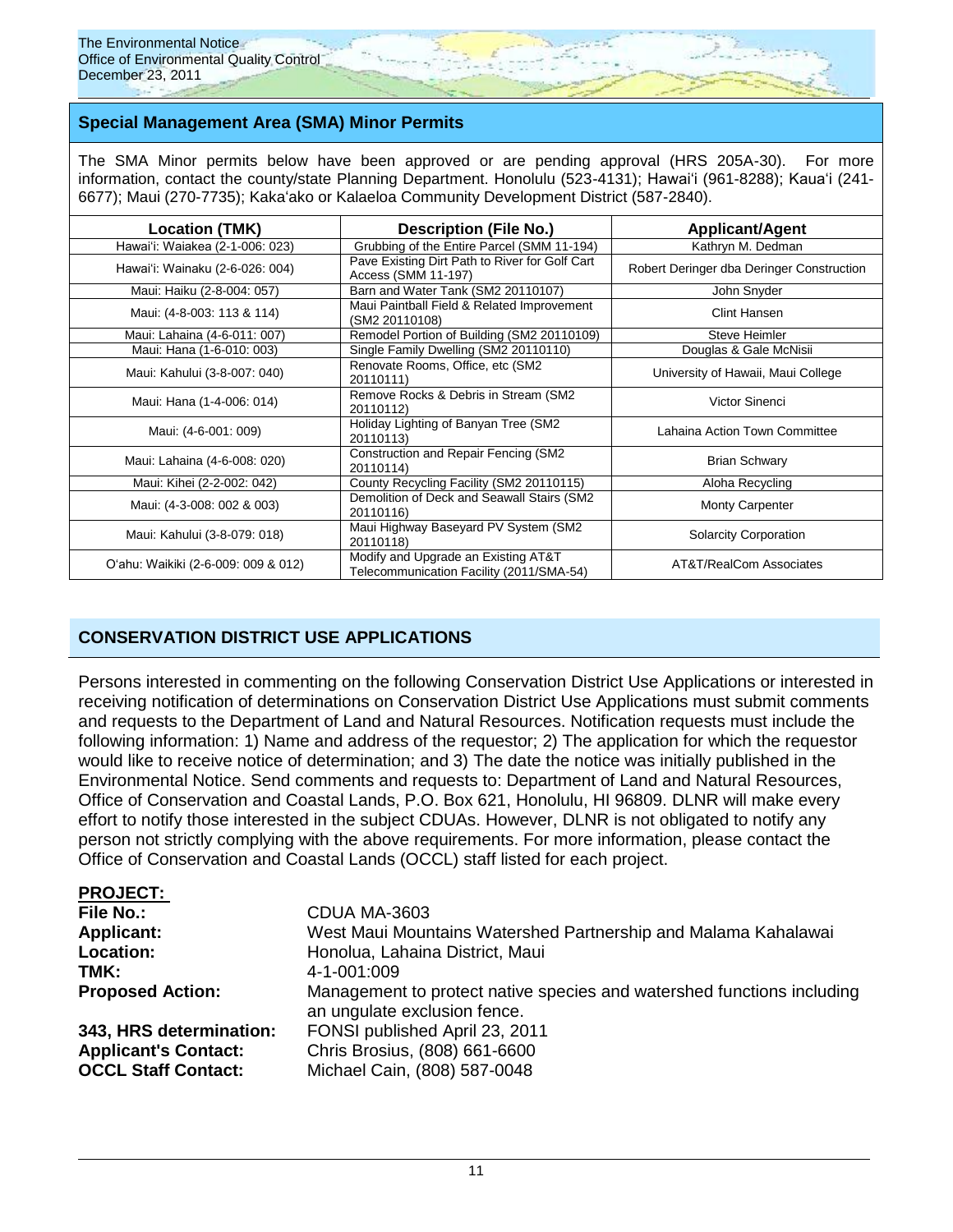## **PROJECT:**  File No.: CDUA KA-3614 **Name of Applicant:** Secret Beach Properties LLC **Location:** Kauapea, Kilauea, Kauaʻi **TMK:** (4) 5-2-005:036 **Proposed Action: Example 20 Except** Erosion Control and Landscaping **343, HRS determination:** FONSI published July 8, 2011 **Applicant's Contact:** Dean Uchida, (808) 628-5838 **OCCL Staff Contact:** Michael Cain, (808) 587-0048 **PROJECT:**

**File No.:** CDUA OA-3609 **Location:** Koʻolau Golf Course **TMK:** (1) 4-5-042:008 **Applicant's Contact:** Les Young, (808) 256-2001

**Name of Applicant:** Cellco Partnership dba Verizon Wireless **Proposed Action:** Telecommunications facility **343, HRS determination:** DEA (Anticipated Finding of No Significant Impact) **OCCL Staff Contact:** Michael Cain, (808) 587-0048

## **FEDERAL NOTICES**

## **Draft Environmental Impact Statement for General Management Plan/Wilderness Study, Hawai'i Volcanoes National Park, Hawai'i** <http://www.gpo.gov/fdsys/pkg/FR-2011-12-02/pdf/2011-31040.pdf>

The National Park Service is expanding the scope of the Environmental Impact Statement (EIS) that is being prepared for updating the General Management Plan (GMP) for Hawai'i Volcanoes National Park. As part of this conservation planning and environmental impact analysis effort, the Draft EIS will include a wilderness study to determine if any additional portions of the park should be recommended for inclusion in the National Wilderness Preservation System (currently the park contains 130,790 acres of Congressionally designated Wilderness). This Notice supplements and updates the original Notice of Intent (published in **Federal Register** on April 13, 2009) which formally announced initiation of the GMP update effort. The scope of the EIS is expanded to include an evaluation of foreseeable effects associated with possible designation of additional wilderness within Hawai'i Volcanoes National Park. The new GMP will establish the overall direction for the park, setting broad management goals for managing the area over the next 15 to 20 years. The GMP will prescribe desired resource conditions and visitor experiences that are to be achieved and maintained throughout the park. Based on the desired conditions, the GMP will outline what resource management and visitor activities, and what limited development, would be appropriate in the park. Among the topics that have been addressed thus far are preservation and protection of native ecosystems and the park's natural and cultural resources; significance of park resources to Native Hawaiian culture; visitor experiences including use of facilities and participation in activities and programs; access to lava for visitors and researchers; current wilderness management issues; transportation, roads and parking; commercial services and special park uses; park operations, partnerships, and collaboration; and the future of the Kahuku Unit. A reasonable range of alternatives for managing the park, including ''no-action'' and ''agency preferred'' alternatives will be developed through the planning process and analyzed in the EIS. The EIS will evaluate the potential environmental impacts of all alternatives, address appropriate mitigation strategies, and identify an ''environmentally preferred'' alternative. To facilitate sound planning and analysis of foreseeable environmental effects, Hawai'i Volcanoes National Park is gathering additional information relevant to preparing the Draft EIS. The park is also soliciting suggestions from the public on issues that should be addressed in the wilderness study, and comments on the range of preliminary GMP alternatives under consideration. In concert with local, state, Tribal, and other federal agencies, consideration will also be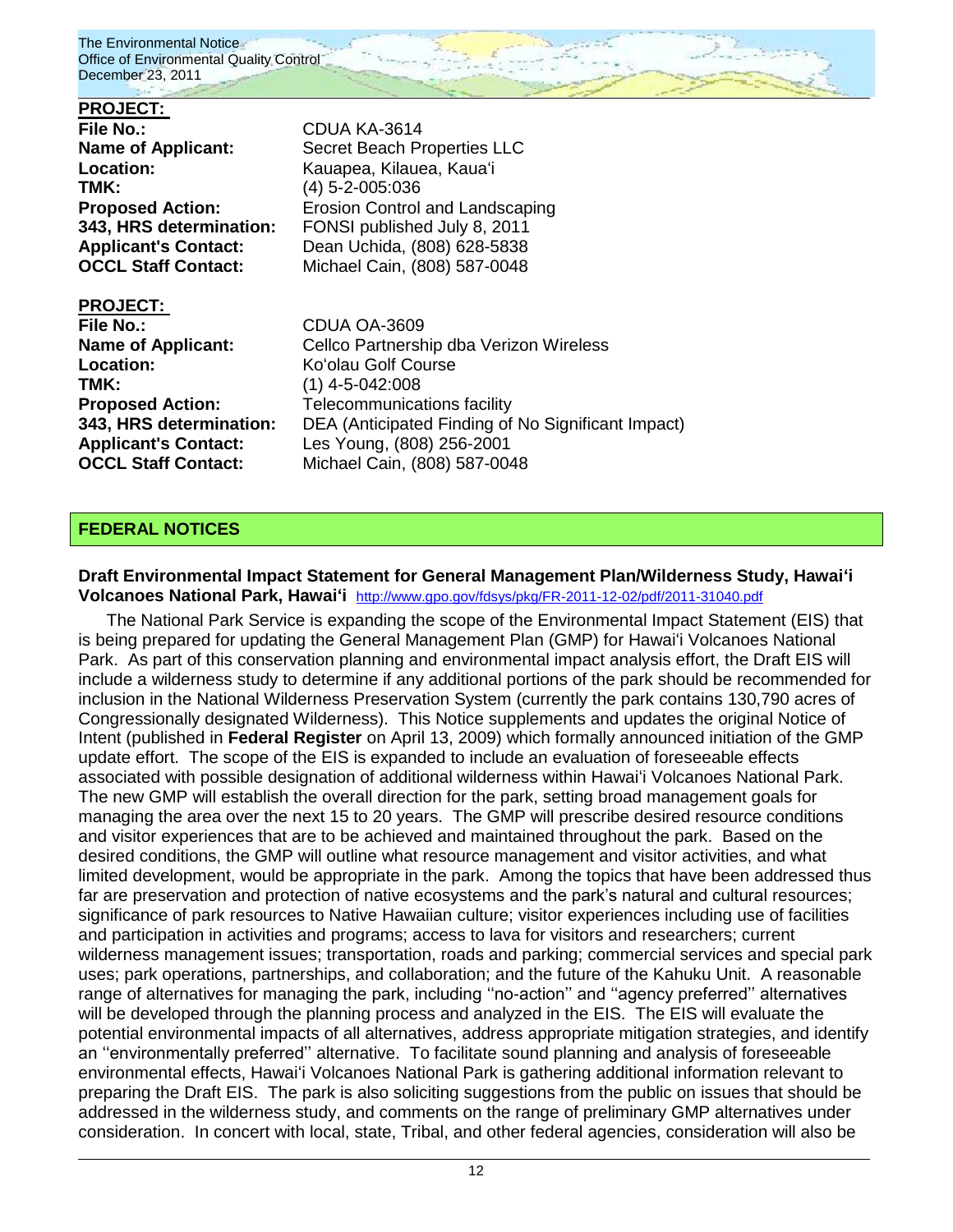made for cooperative management of resources outside park boundaries that affect the integrity of the park. Thoughtful comments and participation in this scoping process are desired. You are encouraged to submit your comments directly online through the NPS Planning, Environment and Public Comment Web site at: *<http://parkplanning.nps.gov/havo>* (select the GMP/Wilderness Study from the list of projects). Or if you prefer to do so, you may send written responses to: Cindy Orlando, Superintendent, Attn: General Management Planning Team, Hawai'i Volcanoes National Park, P.O. Box 52, Hawai'i National Park, HI 96718–0052. All written comments on the GMP/ Wilderness Study must be postmarked, hand delivered, or electronically transmitted not later than January 3, 2012. Immediately upon confirmation of this date an update will be posted on the project Web site. Before including your address, phone number, email address, or other personal identifying information in your comment, you should be aware that your entire comment – including your personal identifying information – may be made publicly available at any time. While you can ask NPS in your comment to withhold your personal identifying information from public review, NPS cannot guarantee that it will be able to do so (see, 76 FR 75557, December 02, 2011).

#### **Endangered and Threatened Wildlife and Plants; Incidental Take Permit Application; Habitat Conservation Plan and Associated Documents; Meteorological Towers, Lāna'i, HI** <http://www.gpo.gov/fdsys/pkg/FR-2011-12-07/pdf/2011-31427.pdf>

The U.S Fish and Wildlife Service (Service), has received an application from Castle and Cooke Resorts, LLC (applicant) to renew the incidental take permit number TE194350–0, associated with an existing habitat conservation plan (HCP), under the Endangered Species Act of 1973, as amended (ESA). The applicant is requesting a six-year extension of an incidental take permit for incidental take of the endangered Hawaiian petrel (*Pterodroma sandwichensis*), endangered Hawaiian stilt (*Himantopus mexicanus knudseni*), endangered Hawaiian hoary bat (*Lasiurus cinereus semotus*), and the threatened Newell's (Townsend's) shearwater (*Puffinus auricularis newelli*) on the island of Lānaʻi, Hawai'i. The applicant remains in compliance with all of the conditions and authorizations in the original permit and no take has been documented to date. The applicant is also applying to the Hawai'i Department of Land and Natural Resources to extend their State incidental take license. The Service requests public comment on the permit renewal application and HCP, as well as on the Service's preliminary determination that the action is covered under the environmental assessment completed for the initial permit issuance. All comments from interested parties must be received on or before January 06, 2012. Please address written comments to Loyal Mehrhoff, Project Leader, Pacific Islands Fish and Wildlife Office, U.S. Fish and Wildlife Service, 300 Ala Moana Boulevard, Room 3-122, Honolulu, HI 96850. You may also send comments by facsimile to (808) 792-9580. For more information, please contact Bill Standley, Fish and Wildlife Biologist, U.S. Fish and Wildlife Service at the above address. He may be reached by telephone (808) 792–9400 (see, 76 FR 76434, December 07, 2011).

#### **Takes of Marine Mammals Incidental to Specified Activities; Marine Geophysical Survey in the Commonwealth of the Northern Mariana Islands, February to March 2012** <http://www.gpo.gov/fdsys/pkg/FR-2011-12-14/pdf/2011-32100.pdf>

The National Marine Fisheries Service (NMFS) has received an application from the Lamont-Doherty Earth Observatory of Columbia University (L-DEO) for an Incidental Harassment Authorization (IHA) to take marine mammals, by harassment, incidental to conducting a marine geophysical (seismic) survey in the Commonwealth of the Northern Mariana Islands (CNMI), a commonwealth in a political union with the U.S., February to March, 2012. Pursuant to the Marine Mammal Protection Act (MMPA), NMFS is requesting comments on its proposal to issue an IHA to L-DEO to incidentally harass, by Level B harassment only, 22 species of marine mammals during the specified activity. Comments and information must be received no later than January 13, 2012. Comments on the application should be addressed to P. Michael Payne, Chief, Permits and Conservation Division, Office of Protected Resources, National Marine Fisheries Service, 1315 East-West Highway, Silver Spring, MD 20910. The mailbox address for providing email comments is *[ITP.Goldstein@noaa.gov.](mailto:ITP.Goldstein@noaa.gov)* NMFS is not responsible for email comments sent to addresses other than the one provided here. Comments sent via email,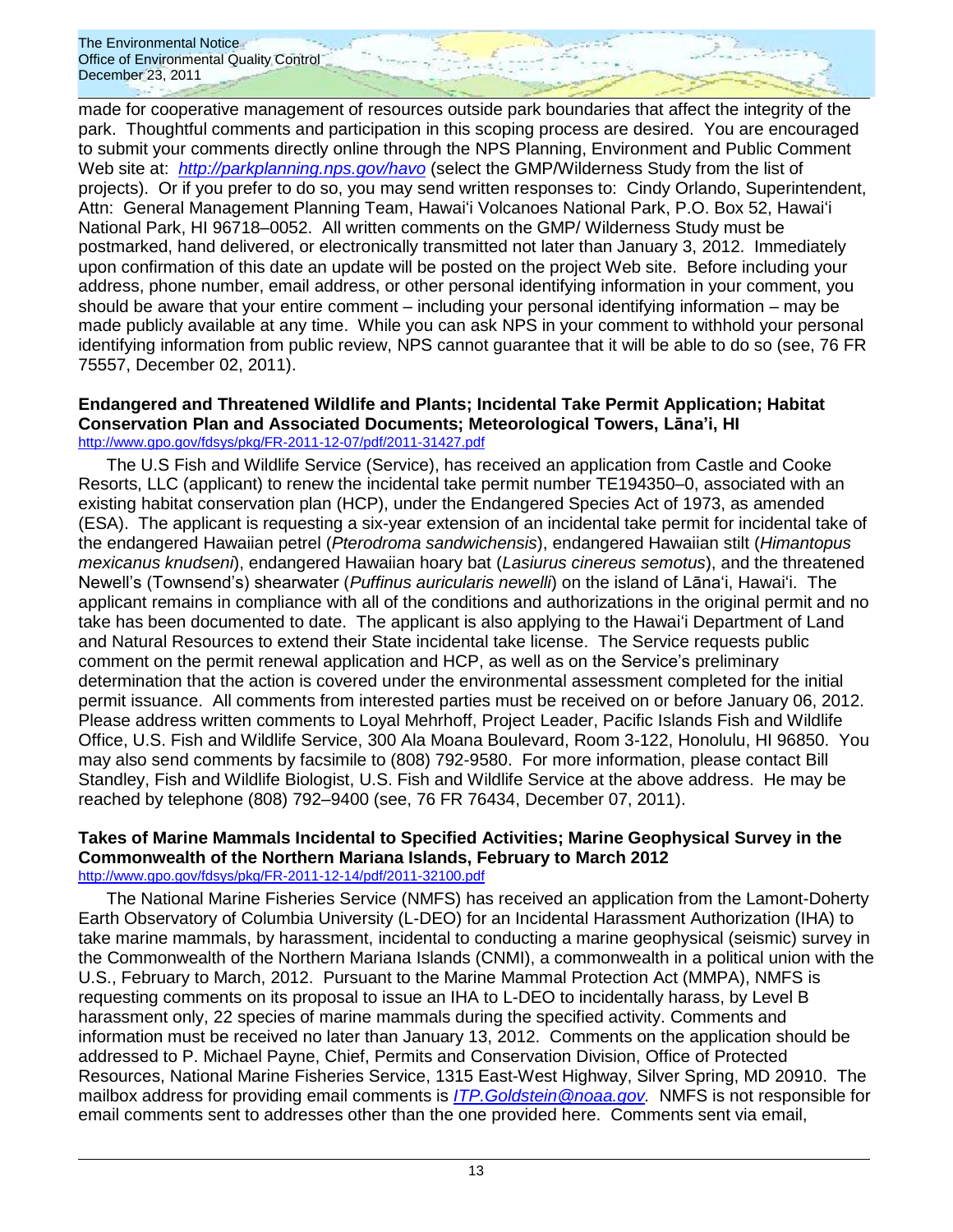including all attachments, must not exceed a 10-megabyte file size. All comments received are a part of the public record and will generally be posted to

*[http://www.nmfs.noaa.gov/pr/permits/incidental.htm#applications](http://www.nmfs.noaa.gov/pr/permits/incidental.htm#applications/)* without change. All Personal Identifying Information (for example, name, address, *etc.*) voluntarily submitted by the commenter may be publicly accessible. Do not submit confidential business information or otherwise sensitive or protected information. A copy of the application containing a list of the references used in this document may be obtained by writing to the above address, telephoning Howard Goldstein or Jolie Harrison, Office of Protected Resources, NMFS, (301) 427-8401 or visiting the Internet at:

*[http://www.nmfs.noaa.gov/pr/permits/incidental.htm#applications](http://www.nmfs.noaa.gov/pr/permits/incidental.htm#applications/)*. The National Science Foundation (NSF), which is providing funding to L-DEO to conduct the survey, has prepared a draft ''Environmental Assessment Pursuant to the National Environmental Policy Act, 42 U.S.C. 4321 *et seq.* and Executive Order 12114 Marine Seismic Survey in the Commonwealth of the Northern Mariana Islands, 2012'' (EA). NSF's EA incorporates an ''Environmental Assessment of a Marine Geophysical Survey by the R/V *Marcus G. Langseth* in the Commonwealth of the Northern Mariana Islands, February-March 2012,'' prepared by LGL Ltd., Environmental Research Associates (LGL), on behalf of NSF and L–DEO, which is also available at the same Internet address. Documents cited in this notice may be viewed, by appointment, during regular business hours, at the aforementioned address (see, 76 FR 77782, December 14, 2011).

## **Federal Aviation Administration Approval of Noise Compatibility Program for Kona International Airport at Keahole, Keahole, North Kona** <http://www.gpo.gov/fdsys/pkg/FR-2011-12-20/pdf/2011-32500.pdf>

The Federal Aviation Administration (FAA) announced its findings on the noise compatibility program submitted by the Hawaiʻi State Department of Transportation, Airports Division (DOT-A) under the provisions of 49 U.S.C. 47501 *et seq.* (formerly the Aviation Safety and Noise Abatement Act, hereinafter referred to as ''the Act'') and 14 Code of Federal Regulations (CFR) Part 150 (hereinafter referred to as ''Part 150''). On January 12, 2010, the FAA determined that the noise exposure maps submitted by the DOT-A under Part 150 were in compliance with applicable requirements. On April 20, 2011 the FAA approved the Kona International Airport at Keahole noise compatibility program. All of the recommendations of the program were approved. No program elements relating to new or revised flight procedures for noise abatement were proposed. The effective date of the FAA's approval of the Noise Compatibility Program for Kona International Airport at Keahole is April 20, 2011. For more information, contact Gordon Wong, Environmental Protection Specialist, FAA Western-Pacific Region, Honolulu Airports District Office, 300 Ala Moana Boulevard, Room 7-128, Honolulu, Hawai'i, telephone number (808) 541–1232. Documents reflecting this FAA action may be reviewed at this same location (see, 76 FR 78966, December 20, 2011).